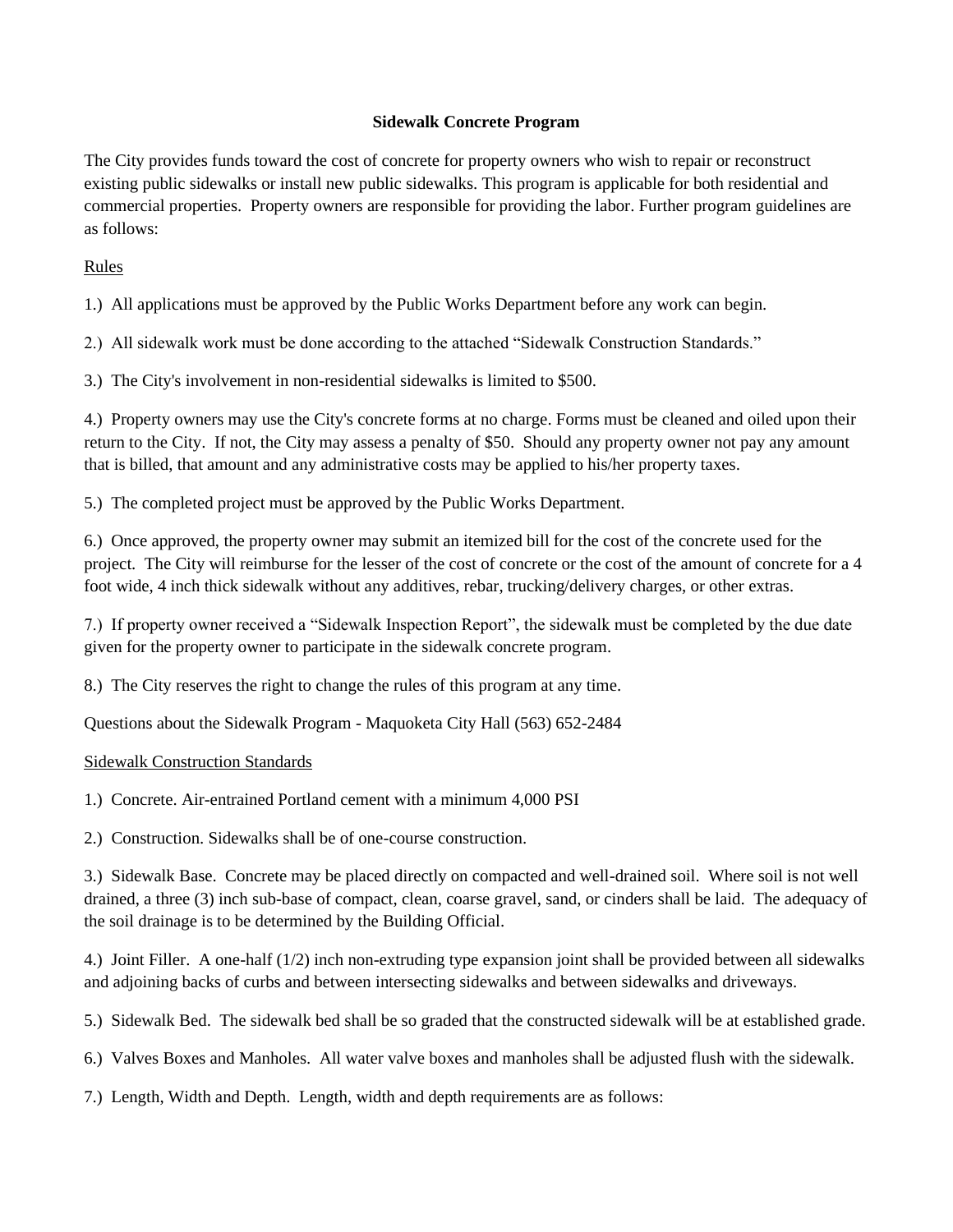a.) Residential sidewalks shall be at least four (4) feet wide and four (4) inches thick, and each section shall normally be scored at four (4) foot intervals, but in no case more than six (6) foot intervals.

b.) Central Business District sidewalks shall extend from the property line to the curb. Each section shall be not less than four (4) inches thick and shall match the width of existing commercial sidewalks.

c.) Driveway areas shall be not less than four (4) inches thick for residential applications and not less than six (6) inches in thickness for all other applications including alley crossings.

d.) In areas where sidewalks are something other than 4 feet wide on both sides of a sidewalk meant for reconstruction or replacement, the width of the reconstructed/replaced area may match the existing sidewalks in the immediate area. In situations where a new sidewalk takes off from the end of an existing sidewalk of less than 4 feet in width, the new sidewalk must be at least 4 feet in width.

8.) Location.

a.) Residential sidewalks shall be located with the inner edge (edge nearest the abutting private property) one (1) foot from the property line, unless the City establishes a different distance due to circumstances such as for the preservation of existing trees.

b.) Utility companies contemplating the installation of their infrastructure shall not create conflicts or obstacles to the placement of future sidewalks or the reconstruction or maintenance of existing sidewalks. This also applies to streets where sidewalks do not currently exist.

9.) Grade. Curb tops shall be on level with the correct centerline of the street at the established grade.

10.) Elevations. The street edge of a sidewalk shall be at an elevation even with the curb where sidewalks adjoin the curb and one-half (1/2) inch above the curb for each foot between the curb and the sidewalk elsewhere.

11.) Slope. All sidewalks shall slope one-quarter (1/4) inch per foot toward the curb.

12.) Finish. All sidewalks shall be finished with a "broom" finish to provide a non-skid surface.

13.) Curb Ramps for Persons with Disabilities. If a street, road, or highway is newly built or reconstructed, a curb ramp or sloped area shall be constructed or installed at each intersection of the street, road, or highway with a sidewalk or path. If a sidewalk or path is newly built or reconstructed, a curb ramp or sloped area shall be constructed or installed at each intersection of the sidewalk or path with a street, highway, or road. The City will be responsible for the construction of curb ramps.

14.) Maintenance and Repairs. The following is permitted: Grinding may be done to even-out heaved-up sidewalk squares or panels if it results in a compliant sidewalk.

Please note:

Patching material shall not be used to repair defective sidewalks.

New public sidewalks require a building permit.

Questions about sidewalk repair or construction - Public Works Department 563-652-4628